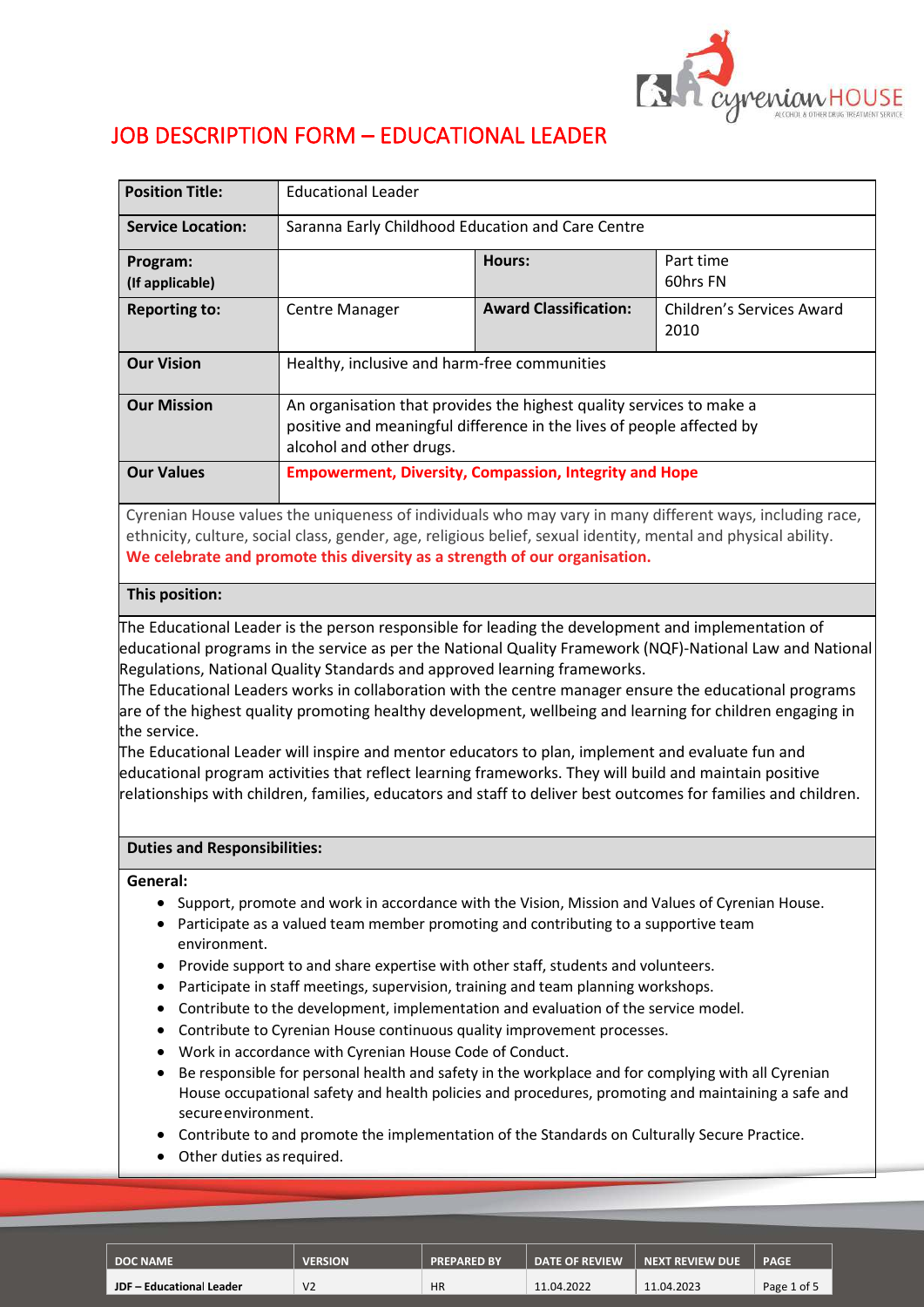

# **Program Development & Practice Key Tasks:**

- Ensure Saranna Early Childhood Education and Care Centre facilitates a play-based learning environment and develops learning programs responsive to children's ideas, strengths and abilities that inspire independent learners.
- Lead and facilitate the successful planning, implementation and evaluation of a program for the service that is reflective of an approved learning framework; the Early Years Learning Framework (EYLF) &/or My Time Our Place (MTOP).
- Ensure the early childhood program meets the goals of the approved learning framework (EYLF &/or MTOP) to help children develop:
	- o a strong sense of their identity
	- o connections with their world
	- o strong sense of wellbeing
	- o confidence and involvement in their learning; and
	- o effective communication skills
- Supervise the collection, recording and evaluation of children's records and observations, as required under the National Quality Standard and regulatory authority and ensure all educators within the service comply with these requirements.
- Implement inclusive practice and lead an environment which honours diversity.
- In collaboration with the centre manager, assist with the development, implementation and update of the quality improvement plan and processes for the service.
- Oversee educators within the service and support them to develop an educational program based on their knowledge of each individual child.
- Supervise the documentation of children's developmental needs, interests, experiences and participation in the educational program in a variety of ways.
- Oversee the assessment of children's developmental progress against the learning outcomes, establishing further learning goals.
- Work with children, families and educators to achieve optimal learning and developmental outcomes.
- Provide mentorship to educators to support children's learning through investigation and projects.
- Provide supervision to educators to critically reflect on all aspects of the educational program, suggest improvements and continue to evolve as an educator.
- Lead, guide and mentor educators in conjunction with the manager to develop and review Professional Development Plans to challenge educators to reflect on pedagogical practices following the Professional Development Policy.

# **Children's Health and Safety Key Tasks:**

- Promote child wellbeing and prevent harm to children and young people by adopting and adhering to the National Principles of Child Safe Organisation.
- Maintain and demonstrate an extensive knowledge of child Protection legislation and its implications for the care and protection of children.
- Ensure compliance as a mandated reporter in accordance with the Child Protection Policy and Procedure.
- Recognise and report misconduct, illegal or inappropriate behaviour to the centre manager.
- Inform the centre manager of all allegations or convictions of a child protection nature against an employee, of which you become aware.
- Ensure policies and procedures are adhered to ensure the children are safe and adequately always supervised.

| <b>DOC NAME</b>          | <b>VERSION</b> | <b>PREPARED BY</b> | <b>DATE OF REVIEW</b> | NEXT REVIEW DUE | <b>PAGE</b> |
|--------------------------|----------------|--------------------|-----------------------|-----------------|-------------|
| JDF - Educational Leader | V <sub>2</sub> | <b>HR</b>          | 11.04.2022            | 11.04.2023      | Page 2 of 5 |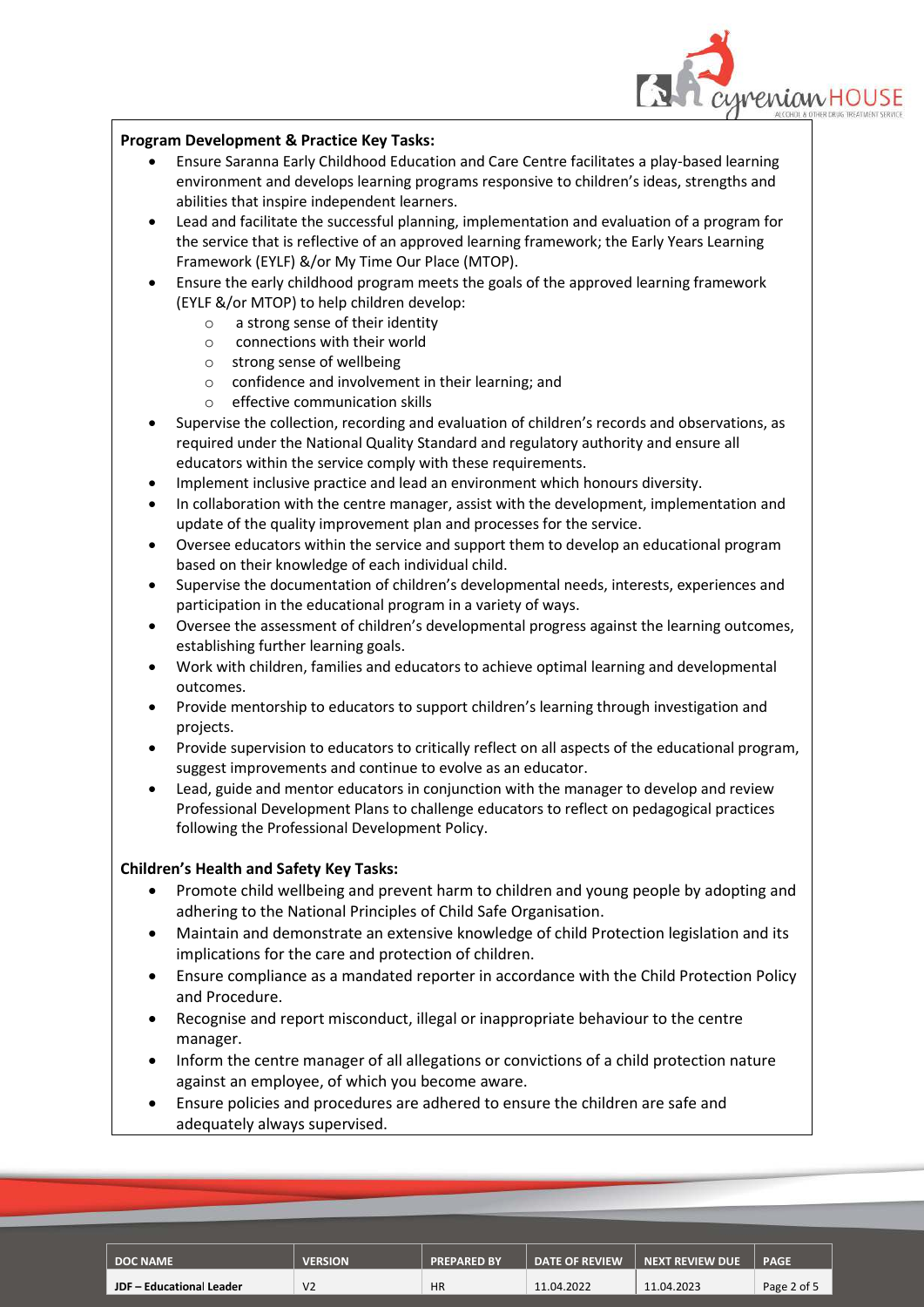

- Ensure children do not leave the service premises except in accordance with the National Regulations- collected by a parent or authorised nominee or in emergency evacuation situations; risk assessed excursions or regular outings.
- Follow policies and procedures to ensure visitors to the service are always supervised.
- Maintain and demonstrate an extensive knowledge of Workplace Health and Safety (WHS) legislation and safety issues relating to children and educators.
- Ensure correct manual handling techniques are procedures are followed and assist by identifying manual handling hazards and risks within the service.
- Follow policies and procedures to always maintain correct educator to child ratios.
- Respond positively and consistently to children's additional needs including adjustments and requirements; diet and allergies; developmental needs.
- Ensure a high standard of hygiene in compliance with procedures and policies.
- Ensure the administration of first aid or medication in compliance with relevant policies and procedures.
- Ensure reporting of serious incidents to the regulatory authority within 24 hours in accordance with Education and Care Services National Regulations.

# **Physical Environment Key Tasks:**

- Lead, guide and support educators to create a safe, supportive, stimulating and educational environment for all children.
- Collaborate with the centre manager to resource the services with appropriate equipment and ensure the team maintain the aesthetics of the environment and ensure all resources and equipment are respected and maintained at the service.
- Ensure the physical environment complies with the licensing requirements of the National Regulations and Australian Safety Standards for all equipment and resources.
- Assist the centre manager with the indoor and outdoor environment promoting commitment to continual improvement to the quality of care and experience each child and family receives.

# **Staffing Arrangements Key Tasks:**

- Demonstrate a thorough knowledge of the Code of Ethics (Early Childhood Australia Inc.) and always act within these guidelines.
- Demonstrate leadership skills in education and management in relation to the service program.
- Contribute positively and effectively to the team environment to ensure smooth operation of the service.
- Promote a healthy team environment and develop positive channels of communication to foster a cohesive team environment where educators feel supported and valued.
- Participate in ongoing professional development and training programs.
- Keep up to date with current trends and issues in Early Childhood Education and Care and share information with the centre manager and educators to support research-based practices within the service.
- Attend staff meetings and family meetings and management meetings as required.

# **Relationships with Children Key Tasks:**

- View and respect children as competent and capable.
- Promote positive, comforting and nurturing relationships with children.
- Act as a positive role model, demonstrating appropriate behaviour and language.

| <b>DOC NAME</b>          | <b>VERSION</b> | <b>PREPARED BY</b> | <b>DATE OF REVIEW</b> | <b>NEXT REVIEW DUE</b> | <b>PAGE</b> |
|--------------------------|----------------|--------------------|-----------------------|------------------------|-------------|
| JDF - Educational Leader | V <sub>2</sub> | <b>HR</b>          | 11.04.2022            | 11.04.2023             | Page 3 of 5 |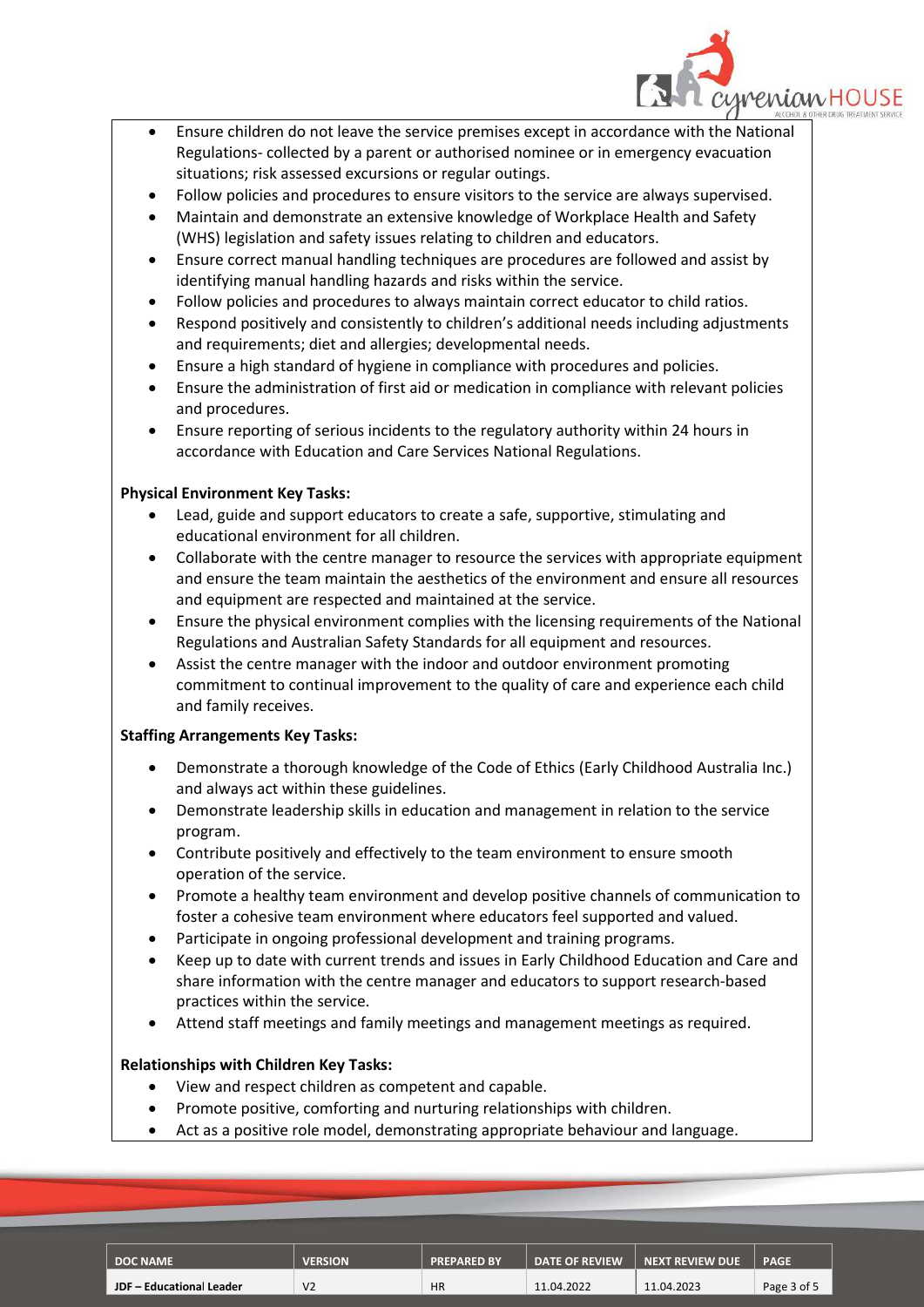

- Communicate with children in an open, honest manner and ensure that the child's perspective is regarded as unique and special.
- Ensure children are respected and their rights are being met (United Nations Convention Rights of the Child- CRC).

#### **Continuous Quality Improvement:**

In collaboration with the Manager and 2IC:

- Develop, implement, monitor and review policies and procedures to ensure best practice in service delivery.
- Support the implementation and development of the Quality Improvement plan.
- Ensure all practices are in accordance with the NQS and reflect the philosophy, policies and procedures of the service.
- Lead and promote an understanding of the NQS, the NQF and the curriculum framework documents within the team/room.
- Contribute to the continuous improvement of the service through reflective practice.
- Record any identified opportunities for improvement.

# **Collaborative Partnerships with Families and Communities Key Tasks:**

- Promote clear communication between the management team, educators and families
- Build effective networks and maintain community links with relevant community organisations and government agencies as required.
- Provide support to the centre manager to manage events and experiences with children which promote awareness of our community and reflect child centred learning.
- Assist the centre manager to ensure students on placement are positively welcomed, supported and effectively supervised.
- Promote, support and guide educators to encourage families to participate in service decision-making and experiences relating to the educational program.

## **Leadership and Service Management Key Tasks:**

- Strive to achieve 'Service' goals and ensure the centre's statement of philosophy is reflected in daily practice.
- Provide regular reports and information regarding the educational program and educator progress to the centre manager.
- Ensure that the centre manager is informed of current issues within the service relating to the educational program.
- Report directly to the centre manager, any problem arising, which could affect the children, service approval or rating, regulatory and legal compliance or the smooth running of the service.
- Maintain confidentiality of sensitive information in relation to educators, staff, families, children and the service in line with the Privacy and Confidentiality Policy and Procedure.

| DOC NAME                 | <b>VERSION</b> | <b>PREPARED BY</b> | <b>DATE OF REVIEW</b> | <b>NEXT REVIEW DUE</b> | <b>PAGE</b> |
|--------------------------|----------------|--------------------|-----------------------|------------------------|-------------|
|                          |                |                    |                       |                        |             |
| JDF - Educational Leader | V <sub>2</sub> | <b>HR</b>          | 11.04.2022            | 11.04.2023             | Page 4 of 5 |